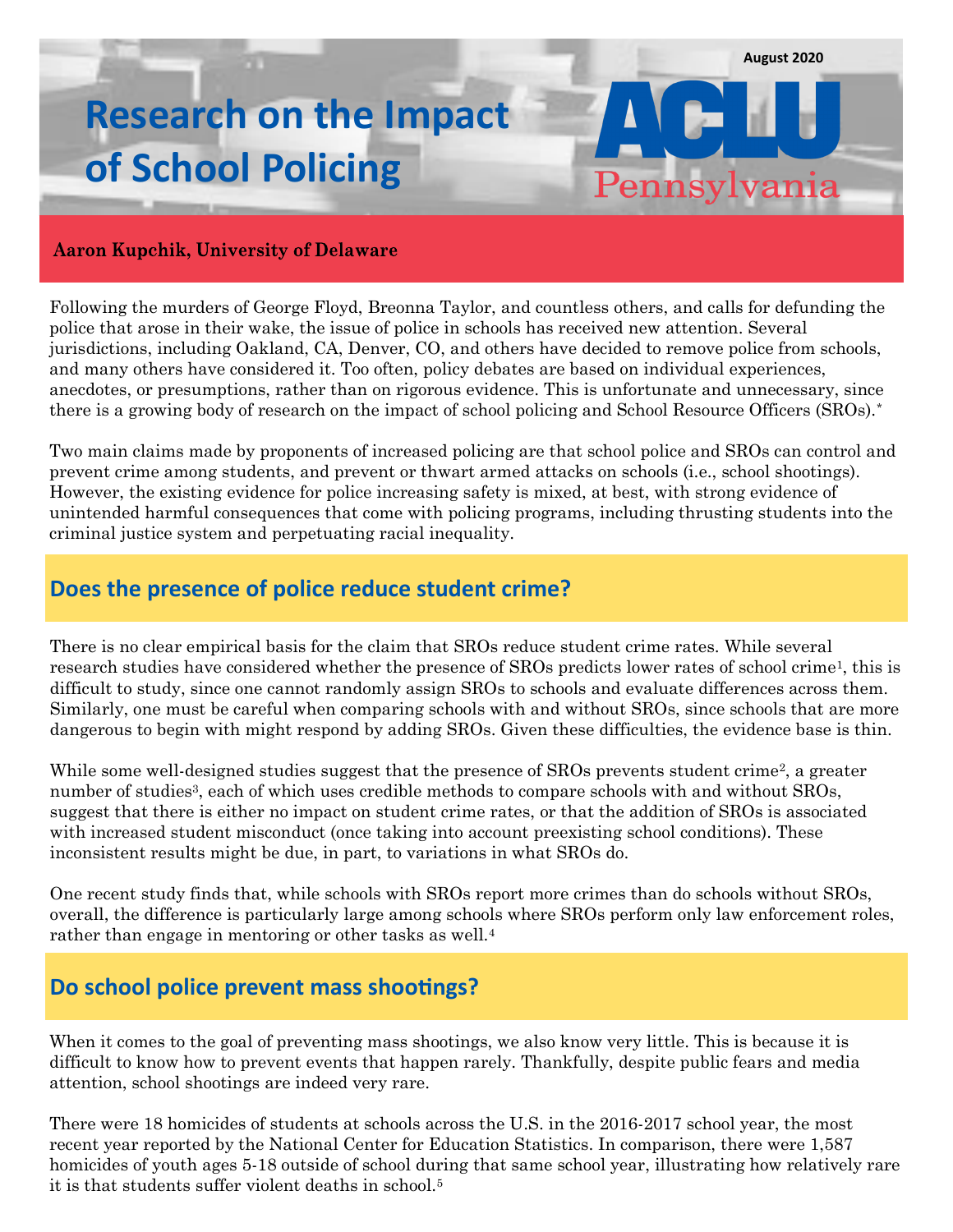

## **Research on the Impact of School Policing**

While some school shootings have occurred in schools without SROs or other armed security present (e.g., Newtown), others occurred in schools with such protections in place (e.g., Columbine, Parkland, Santa Fe). As a result, we have little empirical evidence on whether, or how, SROs may or may not be able to prevent such horrific events.6

### **The costs of increased policing in schools are real**

While there is no conclusive evidence that SROs reduce crime among students or prevent mass shootings, the research shows that the potential costs to students and communities are real. Evidence shows that the presence of SROs can mean increased rates of arrests of students for minor offenses, such as disorderly conduct or simple assault, resulting in greater numbers of children than necessary being exposed to the justice system.<sup>7</sup>

Efforts are being made to reduce this harm of policing in schools. In particular, The National Association of School Resource Officers advocates for training for all SROs, including training in de-escalation and other tactics to avoid arrest unless school safety is being threatened.8 However, the available evidence still suggests that the presence of SROs results in a greater likelihood of justice system involvement for youth.

Research also shows that schools with SROs tend to have higher rates of exclusionary school discipline than do other, comparable, schools. One recent meta-analysis (a method used to statistically analyze and summarize findings of prior empirical studies) finds that the presence of SROs is associated with greater use of exclusionary discipline such as suspension.<sup>9</sup>

While many Memoranda of Understanding between schools and police departments dictate that SROs should not be involved in discipline for misbehavior that does not rise to the level of criminal behavior, recent research suggests that SROs still involve themselves in school discipline in subtle and informal ways.<sup>10</sup> Further, even when SROs are not directly involved in school discipline, their presence can shift schools' practices in subtle ways that make exclusionary discipline more likely.<sup>11</sup>

Importantly, youth of color are considerably more likely than white youth to experience these harms. A large volume of research demonstrates consistently that youth of color are at significantly greater risk of exclusionary punishment, and that this discrepancy is not accounted for by different rates of student misbehavior.12 Youth of color are also more likely to be arrested at school and suffer the consequences of an arrest record.<sup>13</sup>

One recent study suggests that this risk of arrest faced by youth of color is shaped by how SROs perceive threats that they might face.<sup>14</sup> This study compared SROs' perceptions of threats in two jurisdictions: one with mostly middle-class white students, and one with mostly low-income students of color. In the school with more white students, SROs were concerned primarily about external threats such as an adult who comes to school wishing to do harm. But in the school with more students of color, SROs saw the students themselves as the primary threat they faced. To the extent that this describes perceptions elsewhere as well, it might mean that students of color are policed while their white peers are protected.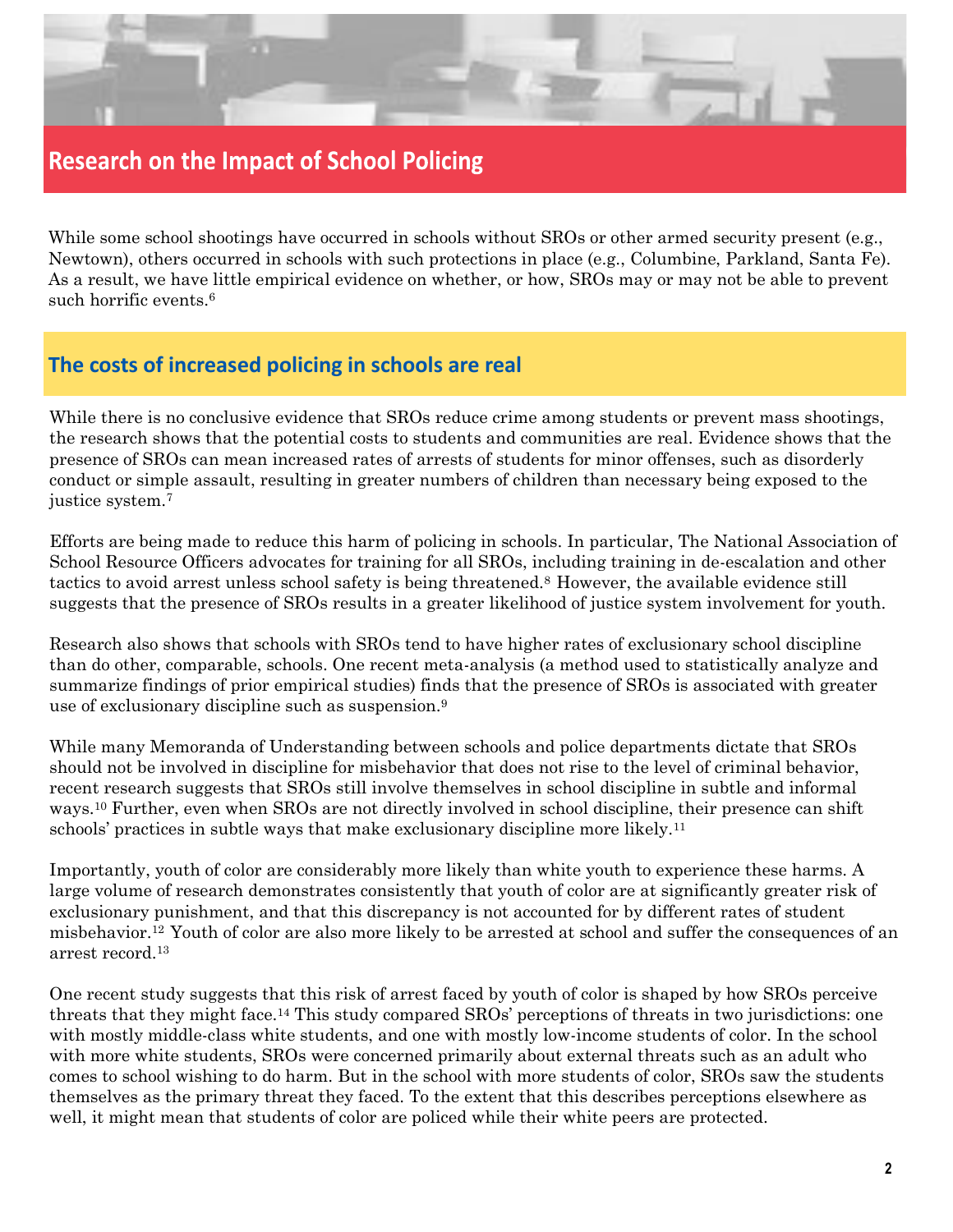

## **Research on the Impact of School Policing**

SRO programs are very expensive, as well. To the extent that funding SRO programs means that evidencebased school crime reduction programs, such as Positive Behavioral Interventions and Supports or Socio-Emotional Learning programs, go unimplemented, this would mean missed opportunities to pursue strategies shown to be effective, based on presumptions of the effectiveness of policing.15

## **The presence of police can make schools less inclusive**

One other branch of research on schools is relevant here: that on school social climate. Scholars studying student behavior have found that students are less likely to misbehave, including criminal behavior, in schools with inclusive social climates. These are schools where students feel valued, respected, listened to, and are part of a community.<sup>16</sup>

While not representative of SROs nationally, a number of qualitative studies have found that the presence of SROs can make schools less inclusive social climates in subtle ways. In my prior work, for example, I found that well-intentioned SROs can still influence schools to be somewhat more focused on law and order and less focused on students' social and emotional well-being.17 Other studies have uncovered abusive treatment at the hands of SROs, showing clear negative effects on school social climate and students' bonds to schools.<sup>18</sup>

In other words, despite their care for students' well-being and the best intentions toward them, the presence of police in schools can sometimes undermine effective student behavior management strategies.

There is much that we still don't understand about policing in schools. With no solid evidence that SROs reduce either student crime or risk of mass school shootings, claims that more policing is the solution are unsubstantiated.

However, there is evidence that the presence of SROs results in criminalization of routine discipline issues, with students being sent to juvenile court rather than to the principal's office, and that this criminalization disproportionately harms students of color. The evidence also shows that most schools are better off diverting their resources toward evidence-based practices that build students' social and emotional competence and build better school climates.

Proponents of SRO programs typically argue that SROs can effectively mentor students.19 Certainly, additional mentoring is beneficial for students. But using SROs as mentors comes with risk, since it means that the mentor has information about a student, or his/her family, that would not otherwise be available to law enforcement.

Moreover, research demonstrates that youth younger than 16 tend to have relatively poor understandings of their legal rights20, which raises important questions about the extent to which most students understand the legal risks to themselves, family members, or friends that may result if they confide in SROs acting as mentors. Further, it is not at all clear why we should expect SROs to be more effective as mentors compared to social workers, school psychologists, or counselors who have extensive training in child development.

Whatever decisions school districts make should be informed by actual evidence, not presumptions.